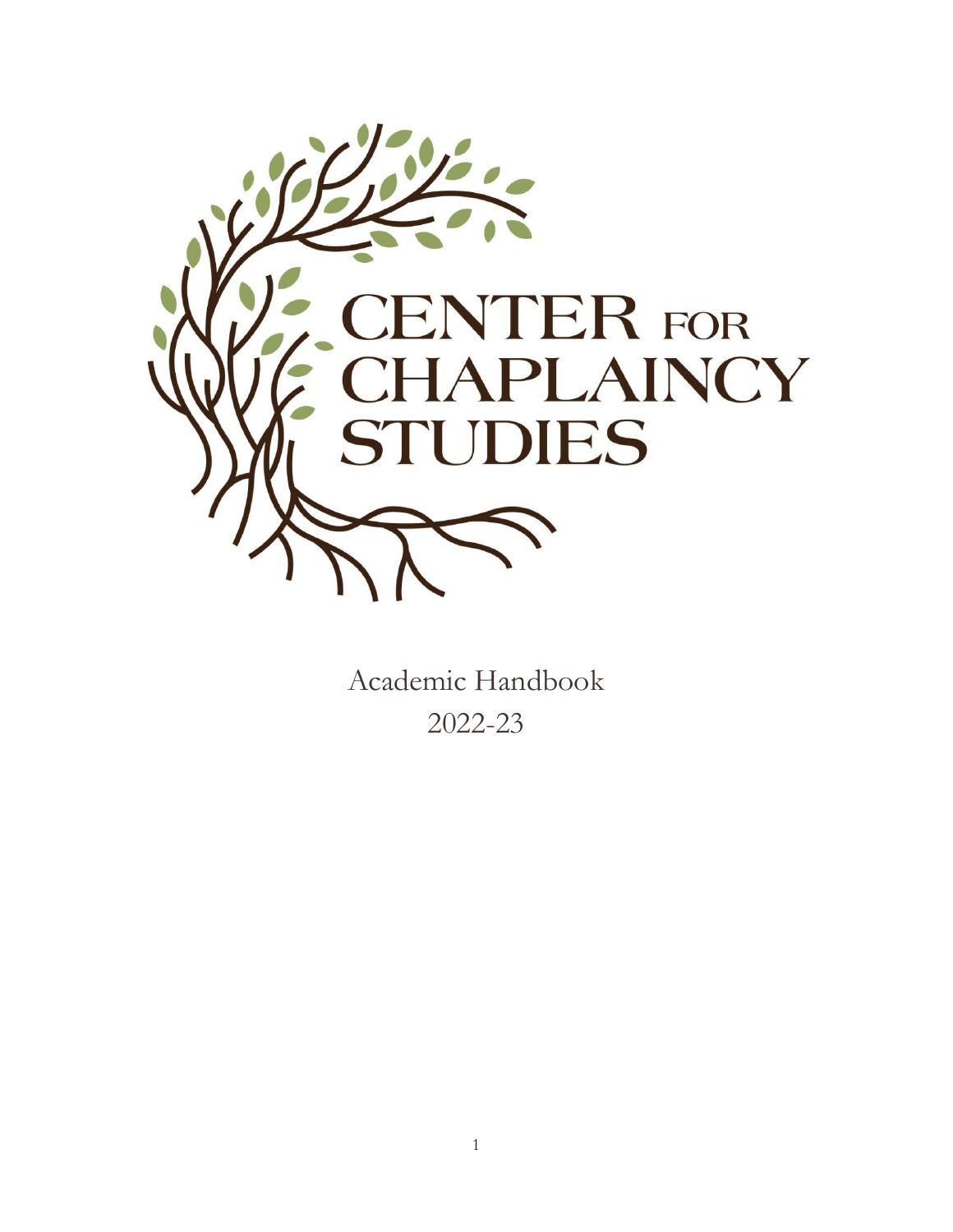# **Table of Contents**

[Introduction,](#page-2-0) Mission, and Vision Enrollment, Course Drops, and [Withdrawals](#page-3-0) Academic [Procedures](#page-3-1) and Policies **[Grading](#page-3-2) Scale** [Incomplete](#page-4-0) Policy [Plagiarism](#page-4-1) Policy **[Communication](#page-4-2) [Technology](#page-4-3)** [Accessibility/Disability](#page-5-0) and Accommodations Policy Student [Records](#page-5-1) and Privacy [Tuition](#page-6-0) and Fees [Non-Discrimination](#page-6-1) Policy [Academic](#page-6-2) Calendar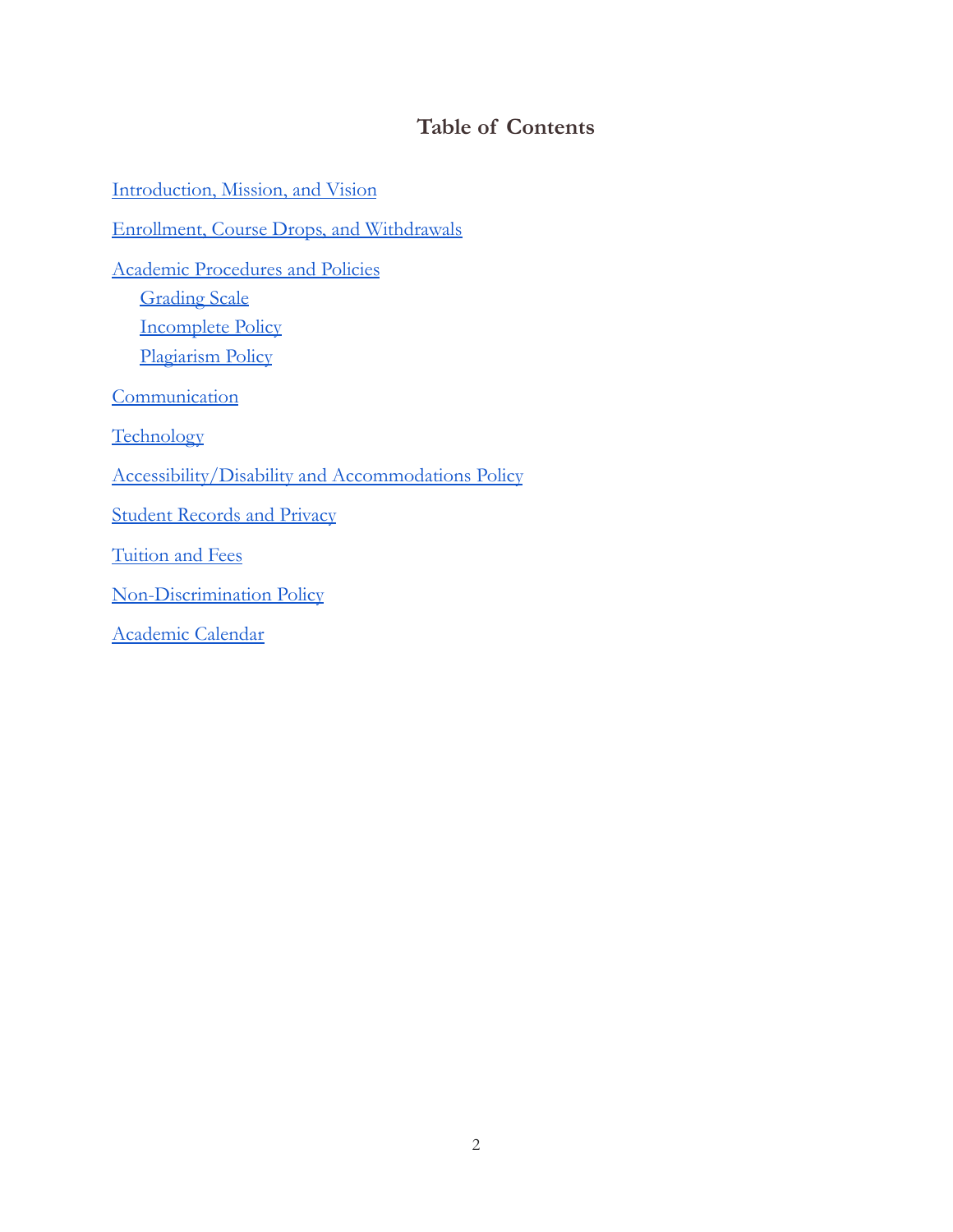### <span id="page-2-0"></span>**I. Introduction, Mission, and Vision**

Interest in Chaplaincy is a major driver of enrollment in theological education today, with schools offering courses, concentrations, certificates, and other opportunities for students. But we know from seminary graduates and employers in various contexts professional competencies, skill refinement, and particular content areas are not being adequately addressed. Often this is due to related costs, competing priorities, or inadequate understanding of the scope of chaplaincy professions.

The good news is that the Center for Chaplaincy Studies (CCS) is equipped to offset structural, curricular, and programmatic deficits that limit student learning and future success. Here's how it works: the Center for Chaplaincy Studies provides courses, expert faculty, professional advisement, and networking opportunities. CCS will ensure that students are not only ready for future CPE residencies and a wide range of employment possibilities, but Board Certification as well. The faculty are not only specialists in their fields of inquiry, but are highly trained and proficient educators in multiple learning platforms.

Our world needs chaplains more than ever, but the burden of educating and training chaplains we need can't be carried alone. The traditional institutional model of 'do-it-yourself' is neither efficient nor likely to be effective. CCS offers students uniquely diverse learning environments and the highest standard of formation and education with competency-based outcomes. CCS courses equip successful and sustainable professional chaplains for contexts where they're needed.

#### *Mission Statement:*

Preparing the hearts, minds, and hands of all those called to chaplaincy.

#### *Vision Statement:*

The Center for Chaplaincy Studies is a collective of theological thought leaders committed to equipping chaplains to minister courageously, compassionately, and creatively at the highest standards of care and competency. We are educators, scholars, and chaplains developing and delivering a broad range of agile learning opportunities.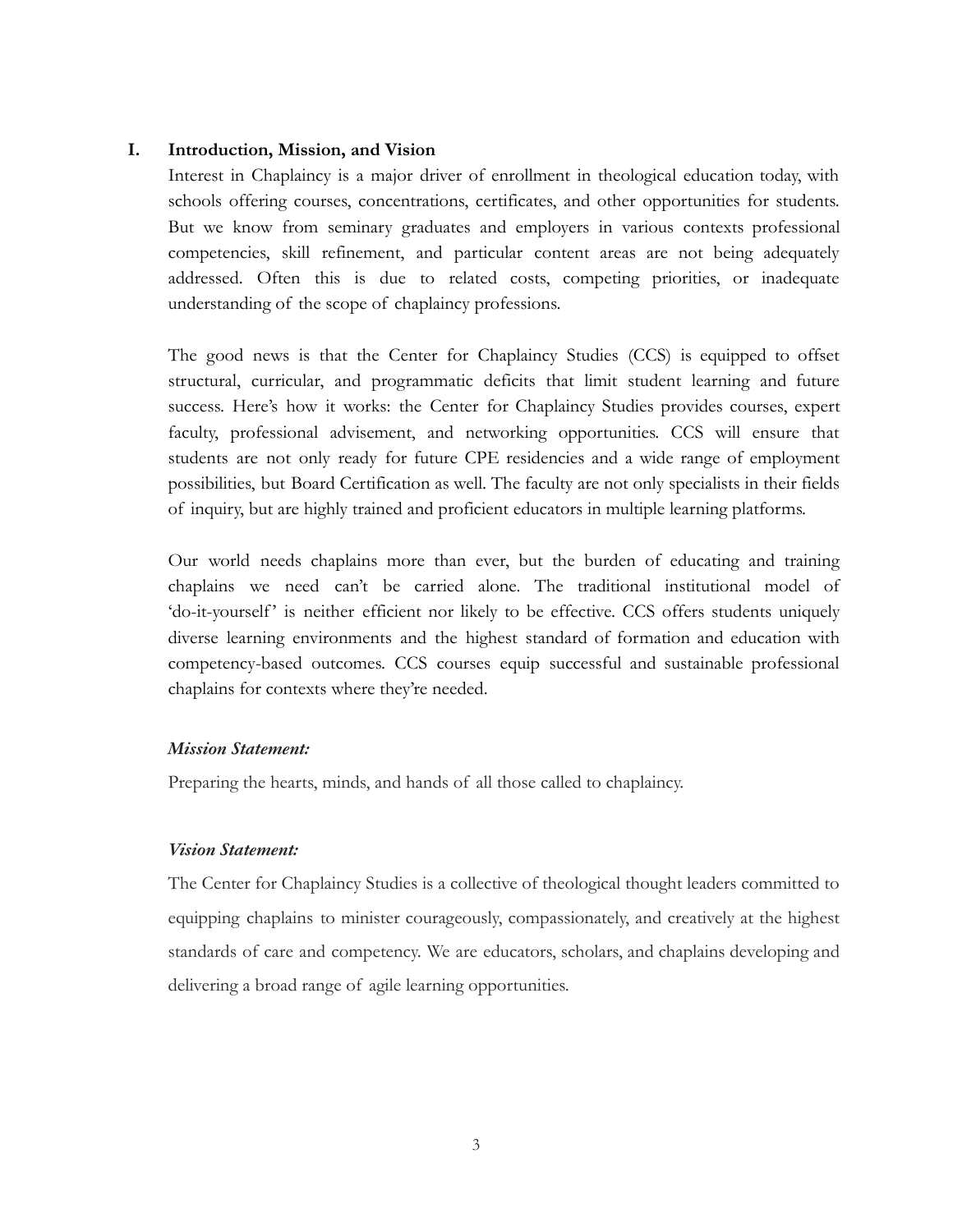#### <span id="page-3-0"></span>**II. Enrollment, Course Drops, and Withdrawals**

At this time, CCS enrolls students solely through relationships with partner schools. Students at partner schools can consult with their home Registrar about enrollment in CCS courses. Students may drop courses without penalty through the second Friday of each term by contacting their home Registrar. After the drop deadline, students may withdraw from a course with permission of their home school. Course withdrawals after the drop deadline are governed by the agreements between CCS and the home school, and the home school may assess financial and/or academic penalties for withdrawal.

#### <span id="page-3-2"></span><span id="page-3-1"></span>**III. Academic Procedures and Policies**

| <b>Letter Grade</b> | Percentage   |
|---------------------|--------------|
| $A+$                | $97 - 100\%$ |
| A                   | $93 - 96\%$  |
| $A -$               | $90 - 92\%$  |
| $B+$                | $87 - 89\%$  |
| B                   | $83 - 86\%$  |
| $B -$               | $80 - 82\%$  |
| $C+$                | $77 - 79%$   |
| $\overline{C}$      | $73 - 76\%$  |
| $C-$                | $70 - 72\%$  |
| $D+$                | $67 - 69\%$  |
| D                   | $63 - 66\%$  |
| $D-$                | $60 - 62\%$  |
| F                   | $0 - 59\%$   |

A. Grading Scale

Partner schools will record student grades according to their own grading policies. Grades will be provided to home school Registrars within one month of the end of a given term.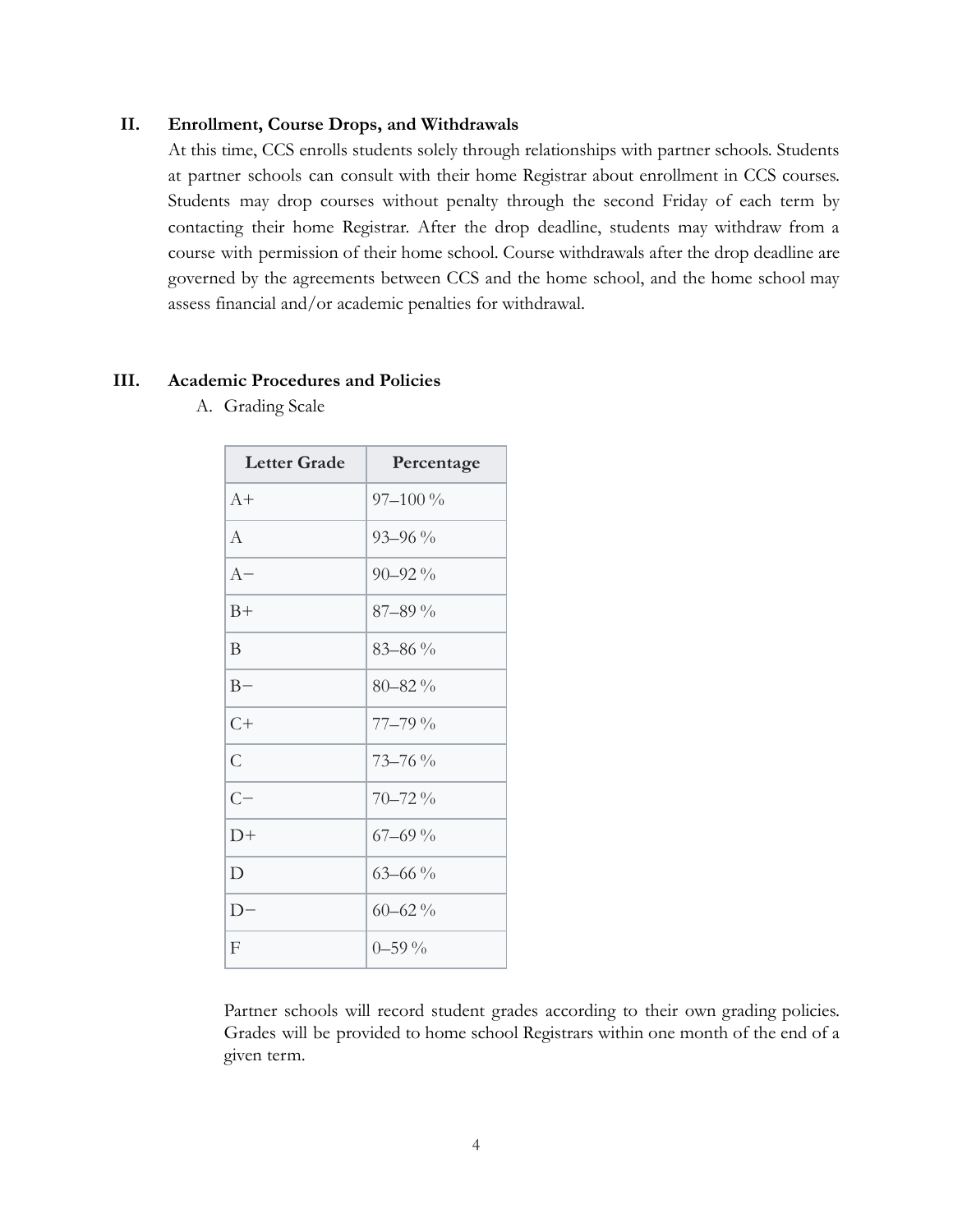## <span id="page-4-0"></span>B. Incomplete Policy

Students who seek an extension on coursework beyond the end of a given term may request an Incomplete using the Incomplete Form, which should be provided to the course instructor prior to the end of the term. The approval of an Incomplete, deadline for incomplete work, and final grade if such work is not submitted by the deadline are at the discretion of the course instructor. Students seeking an extension should also consult with their home school. Having an Incomplete approved by CCS does not guarantee approval by the home school.

<span id="page-4-1"></span>C. Plagiarism Policy

Students are expected to familiarize themselves with appropriate citation practices for graduate education and to properly attribute all sources in written work and assignments. A recommended resource is *A Manual for Writers of Research Papers, Theses, and Dissertations: Chicago Style for Students and Researchers* by Kate Turabian - see also <https://www.chicagomanualofstyle.org/turabian.html>.

Instructors who determine that a student has committed plagiarism will provide a report to the CCS administration, who will inform the student's home school. In cases of minor or accidental plagiarism, students will generally be permitted to revise and resubmit the plagiarized work. In cases of substantial deliberate plagiarism, students will receive a grade of F for the relevant assignment. Students who are found to have plagiarized may be prohibited from enrollment in subsequent CCS courses.

# <span id="page-4-2"></span>**IV. Communication**

All communication from CCS will be sent to the email address issued by the student's home school as provided by the home school. Students are responsible for regularly checking their email while enrolled in a CCS course.

### <span id="page-4-3"></span>**V. Technology**

CCS courses are located on Populi, our Learning Management System (LMS). Students will receive access to Populi upon course enrollment.

Since CCS courses are primarily online, students are expected to meet minimum technology requirements:

- You must have a reliable computer. We recommend a device with a current and supported operating system (Windows, Mac, etc.)
- You must have a video camera and microphone, either built-in or external.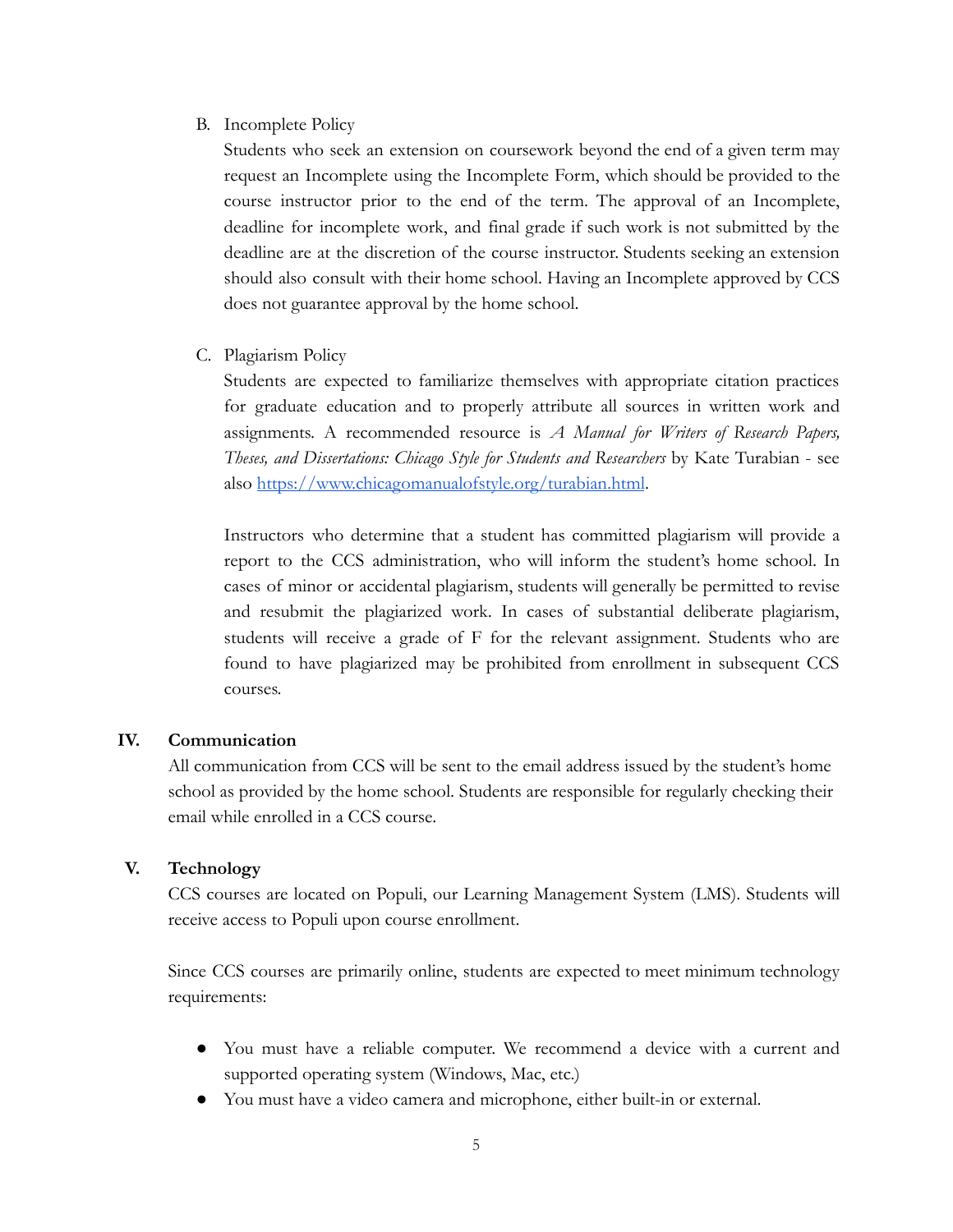- You must have reliable and steady access to high-speed internet, sufficient for video conferencing.
- Office software capable of viewing, creating, and editing documents, spreadsheets, and presentations such as any of the following: Microsoft Office (Word, Excel, PowerPoint), iWorks (Pages, Numbers, Keynote), Google Suite, or LibreOffice.
- A PDF viewer such as Adobe Reader.
- A media player capable of playing video and audio files such as Windows Media Player, VLC Media Player, or iTunes.
- Zoom Video conferencing will be used as a teaching strategy over the course of your study. Students should expect to use Zoom and should download the application to their computers, if possible.

# <span id="page-5-0"></span>**VI. Accessibility/Disability and Accommodations Policy**

CCS welcomes students with disabilities and will make reasonable accommodations as necessary for students to participate in CCS courses. Students seeking accommodations should follow the standard accommodation practice at their home school, and request that their home Registrar or Disability Office provide information on approved accommodations to CCS. In some cases, the nature of CCS courses may require an adjustment to accommodations approved by the home school. In such cases, the adjustment will be adjudicated by the CCS administration, in conversation with the student and the professor, and with appropriate personnel from the home school as necessary.

# <span id="page-5-1"></span>**VII. Student Records and Privacy**

All personally identifiable information accessed or held by CCS will be protected in accordance with the Family Educational Rights and Privacy Act (FERPA). Student records will be primarily held by their home schools.

Students have the right to inspect and review those educational records that are held by CCS. Students may request in writing that CCS correct records they believe to be inaccurate or misleading. If CCS decides not to amend the record, the student has the right to a formal hearing. After the hearing, if the school still decides not to amend the record, the student has the right to place a statement with the record setting forth their view about the contested information.

CCS will not release any personally identifiable information about students without consent except as legally required by state or federal law or judicial order. Student enrollment in a CCS course includes consent for CCS to share educational information, including grades, assessment data, and information about academic dishonesty and other students' concerns with the student's home school.

Transcripts for students from partner schools will be solely issued by the home school.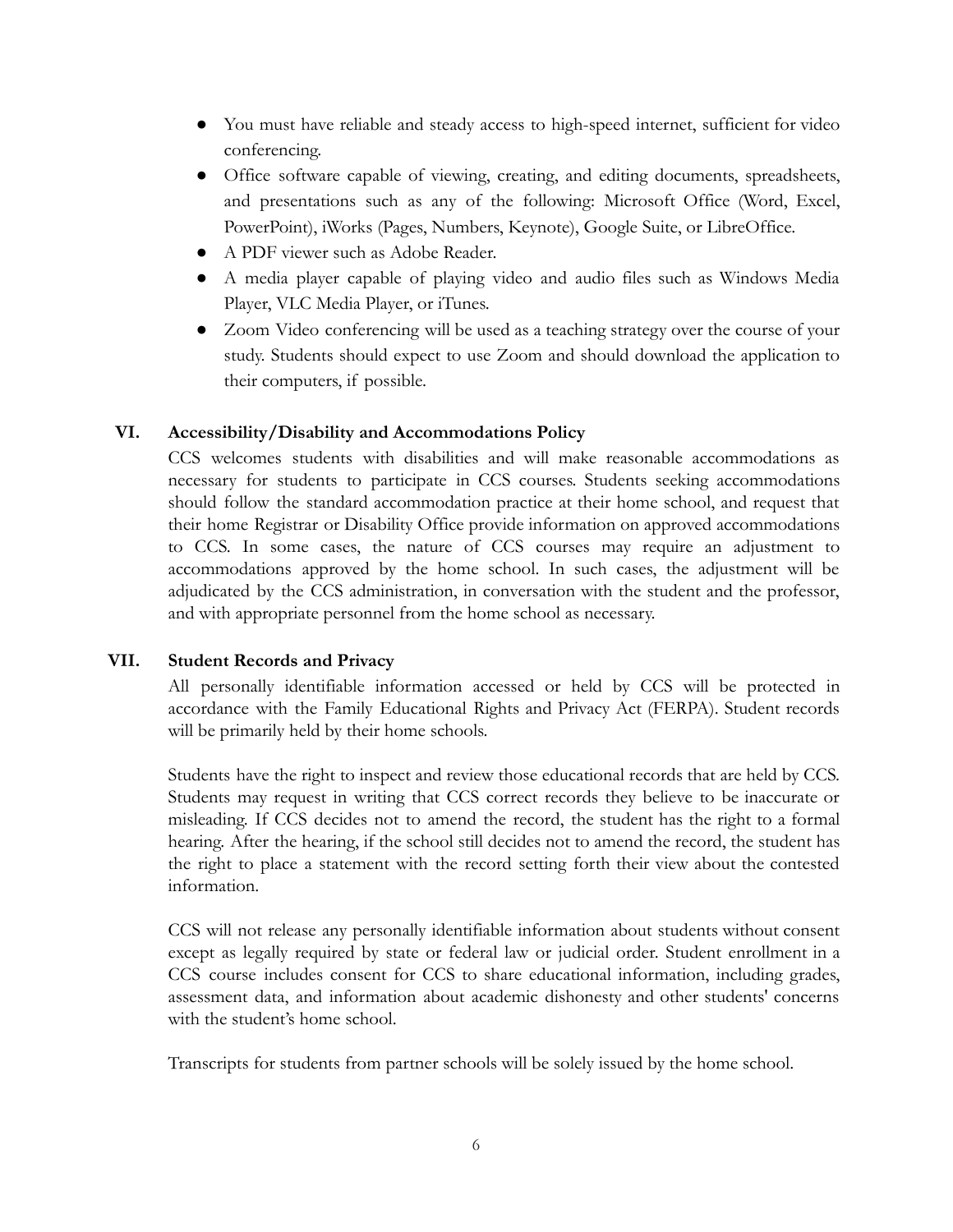### <span id="page-6-0"></span>**VIII. Tuition and Fees**

Students from partner schools will pay tuition and fees directly to their home schools in accordance with the tuition and fee policies set by the home school.

## <span id="page-6-1"></span>**IX. Non-Discrimination Policy**

CCS does not discriminate on the basis of race, color, religion, sex, sexual orientation, gender identity, national or ethnic origin, age, status as an individual with a disability, protected veteran status, genetic information, or any other protected class. CCS prohibits discriminatory harassment of students, faculty, and staff.

Any person who wishes to make a complaint regarding harassment or discrimination or who believes that harassment or discrimination has taken place in the context of a CCS course or program may make a report of such harassment or discrimination to any member of the CCS faculty or administration. Such complaints will be reported to the student's home school, as appropriate, and investigated.

Retaliation in response to a complaint of harassment or discrimination by any CCS staff, faculty member, or student is prohibited. Retaliation may be reported to CCS staff and faculty, and will be investigated and reported in the same manner as any initial claim of harassment or discrimination.

Sexual misconduct, including sexual harassment, sexual assault, rape, and sexual exploitation, can be a form of sex discrimination and will be addressed and investigated in the same manner as other harassment or discrimination. Students who have a complaint of harassment or discrimination made against them may also be subject to investigation by their home schools.

### <span id="page-6-2"></span>**X. Academic Calendar**

The academic calendar consists of three 14-week terms - Fall, Spring, Summer.